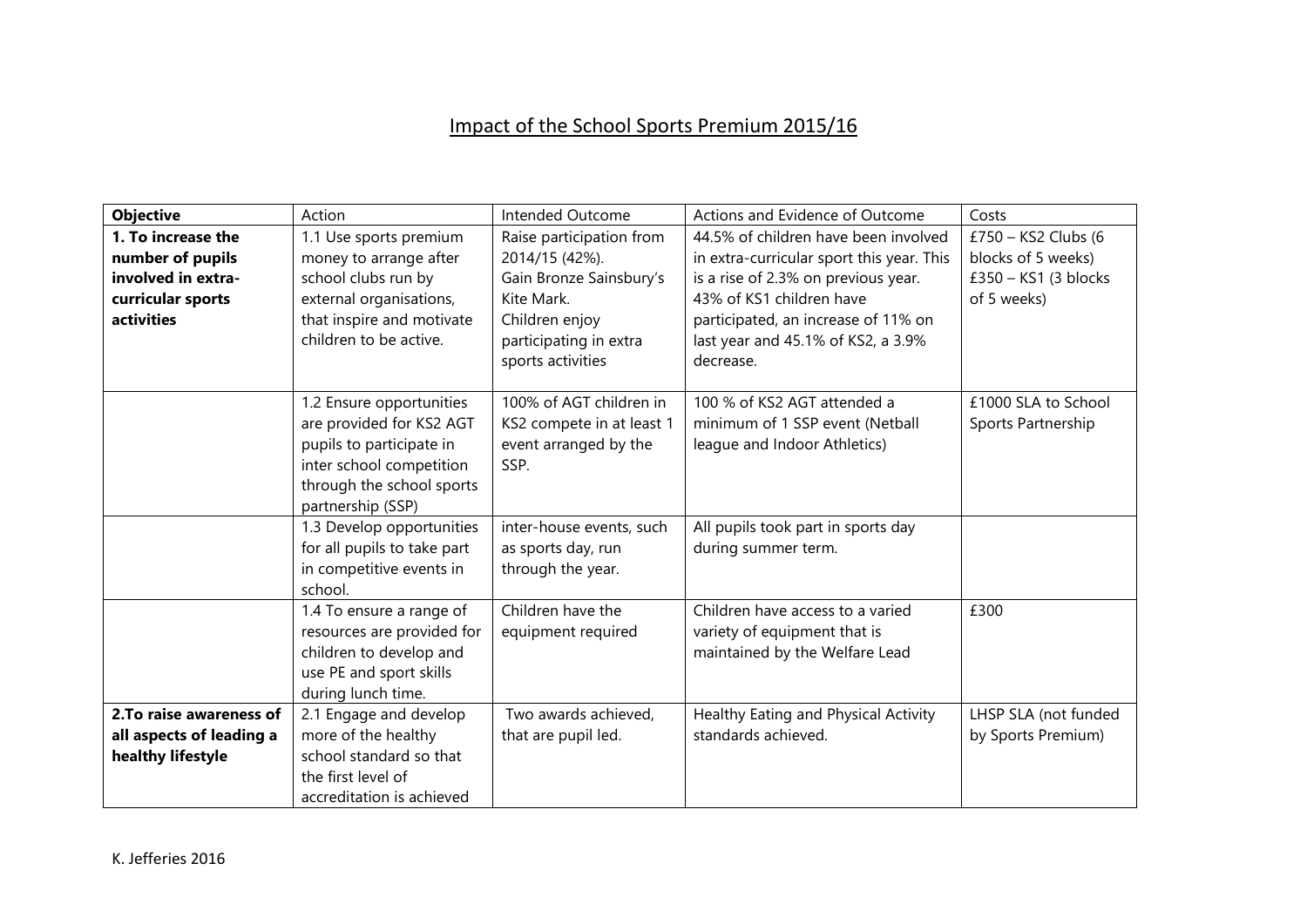| by the end of the year.    |                         |                                       |                       |
|----------------------------|-------------------------|---------------------------------------|-----------------------|
| 2.2 To engage families     | Parents have a clearer  | + Family fun sports club run by PLT   | £150 (6 week block)   |
| and raise the awareness of | understanding of the    | (100% of parents reported that they   | £150 (staff training) |
| the importance of leading  | importance of leading a | had enjoyed the sessions and were     |                       |
| a healthy lifestyle.       | healthy lifestyle       | keen to continue taking part in       |                       |
|                            |                         | exercise once the club had finished.  |                       |
|                            |                         | They also reported that the club had  |                       |
|                            |                         | had a positive impact on their        |                       |
|                            |                         | families fitness.)                    |                       |
|                            |                         | + Family courses run by LCC           |                       |
|                            |                         | (Family Healthy Eating Course,        |                       |
|                            |                         | Feed your Family for a Fiver Course)  |                       |
|                            |                         | Introduction of food and drink policy |                       |
|                            |                         | +Healthy School Lead Trained as a     |                       |
|                            |                         | Health Champion                       |                       |
|                            |                         | +Fitness Friday introduced and all    |                       |
|                            |                         | children participate                  |                       |
|                            |                         | +Health Week run Jan 2016 and out     |                       |
|                            |                         | of school participation monitored     |                       |
|                            |                         | before and after (YR average amount   |                       |
|                            |                         | of weekly exercise rose from 20.5mins |                       |
|                            |                         | to 37mins, Y2 average amount of       |                       |
|                            |                         | weekly exercise rose from 33 mins to  |                       |
|                            |                         | 48 mins. Y4 average amount of         |                       |
|                            |                         | weekly exercise rose from 36 mins to  |                       |
|                            |                         | 1 hour.)                              |                       |
|                            |                         | +Introduced walk to school initiative |                       |
|                            |                         | (YR number of children walking at     |                       |
|                            |                         | least once per week rose from 33% to  |                       |
|                            |                         | 83%, Y2 number of children walking    |                       |
|                            |                         | at least once per week maintained at  |                       |
|                            |                         | 70%.                                  |                       |
|                            |                         | +Healthy Schools Lead & Welfare       |                       |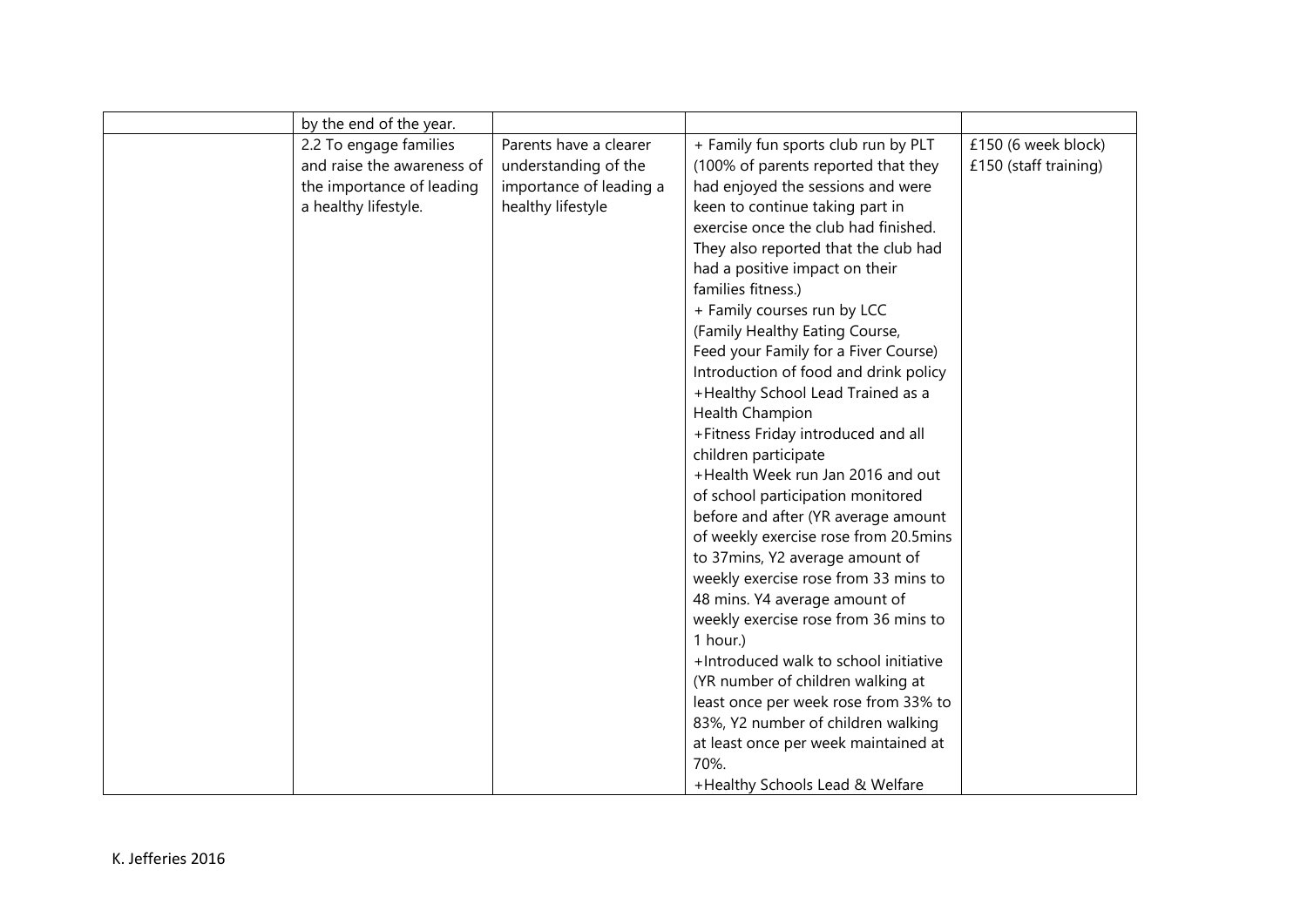|                                                                                                                             |                                                                        |                                                                                                                       | Lead attended Packed Lunches<br>course run by LHSP                                                                                                                                                                                                                                                                                                                                                                                                                                |                                                          |
|-----------------------------------------------------------------------------------------------------------------------------|------------------------------------------------------------------------|-----------------------------------------------------------------------------------------------------------------------|-----------------------------------------------------------------------------------------------------------------------------------------------------------------------------------------------------------------------------------------------------------------------------------------------------------------------------------------------------------------------------------------------------------------------------------------------------------------------------------|----------------------------------------------------------|
| 3. To ensure teaching<br>and learning is adapted<br>to meet the needs of<br>all pupils, and respond<br>to this effectively. | 3.1 To monitor whether<br>teachers act on<br>assessment data           | Evidence of PE lead<br>responding to data<br>analysis/supporting staff<br>where needed                                | Basketball coach targeted at Y3/5 -<br>identified as having poor<br>catching/throwing FMS<br>Dance coach targeted at 2/4 -<br>teacher confidence<br>PE Lead trained in new Dance units to<br>support current PE curriculum and<br>how to deliver these.                                                                                                                                                                                                                           | £200 (2x 4 week block<br>dance)<br>£165 (staff training) |
|                                                                                                                             | 3.2 To ensure all staff are<br>secure and confident in<br>assessing PE | Evidence of rigorous<br>assessment systems in<br>place and effective<br>assessment being carried<br>out by all staff. | Throughout 2015/16 the<br>assessment system for PE has<br>been developed. It was decided<br>that the fundamental movement<br>skills that underpin all sports and<br>PE will be assessed and tracked<br>through school.<br>An assessment tracker has been<br>developed and all staff have been<br>shown how to use it and given<br>resources to support them in<br>their judgement.<br>The system was first trialled in<br>Spring 2, therefore progress<br>cannot yet be measured. |                                                          |
|                                                                                                                             | 3.3 To monitor whether                                                 | Evidence of planning                                                                                                  | Plans monitored by PE Lead and                                                                                                                                                                                                                                                                                                                                                                                                                                                    |                                                          |